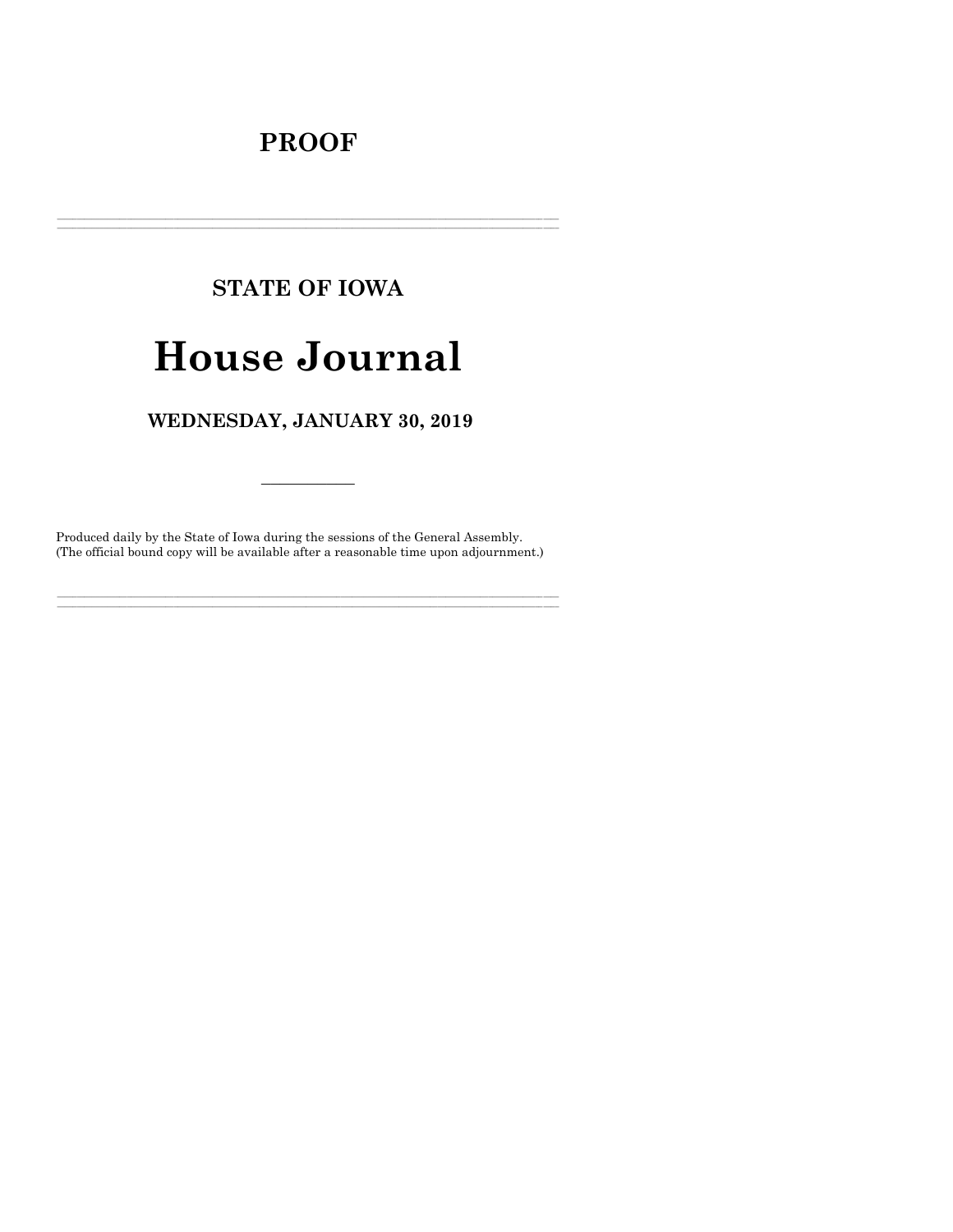# **JOURNAL OF THE HOUSE**

Seventeenth Calendar Day - Twelfth Session Day

Hall of the House of Representatives Des Moines, Iowa, Wednesday, January 30, 2019

The House met pursuant to adjournment at 8:31 a.m., Windschitl of Harrison in the chair.

Prayer was offered by Abdul-Samad of Polk.

#### PLEDGE OF ALLEGIANCE

The Pledge of Allegiance was led by John Harding, Page from Des Moines.

The Journal of Tuesday, January 29, 2019, was approved.

#### INTRODUCTION OF BILLS

**[House File 159,](https://www.legis.iowa.gov/legislation/BillBook?ga=88&ba=HF159)** by Shipley, a bill for an act providing for the regulation of wind energy conversion facility installations by counties.

Read first time and referred to committee on **Commerce.**

**[House File 160,](https://www.legis.iowa.gov/legislation/BillBook?ga=88&ba=HF160)** by Shipley, a bill for an act relating to approval of a charter school application by the boards of directors of a school district.

Read first time and referred to committee on **Education.**

**[House File 161,](https://www.legis.iowa.gov/legislation/BillBook?ga=88&ba=HF161)** by Wills, a bill for an act relating to subject and performance-based assessments administered prior to a student's completion of a practitioner preparation program, and including effective date and retroactive applicability provisions.

Read first time and referred to committee on **Education.**

**[House File 162,](https://www.legis.iowa.gov/legislation/BillBook?ga=88&ba=HF162)** by Shipley, a bill for an act relating to the elimination of the certificate of need process relating to the development of a new or changed institutional health service.

Read first time and referred to committee on **Human Resources.**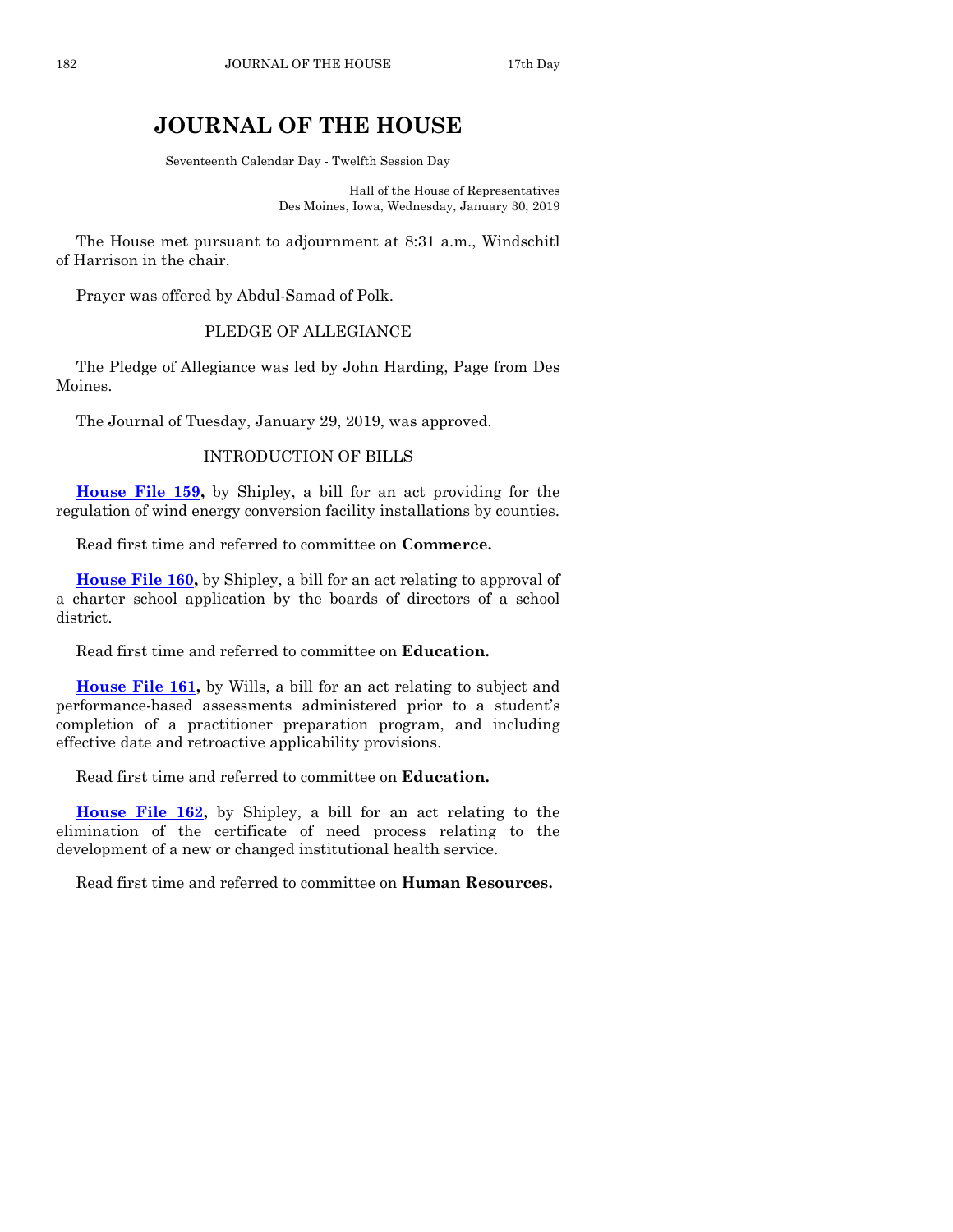**[House File 163,](https://www.legis.iowa.gov/legislation/BillBook?ga=88&ba=HF163)** by Staed, Winckler, Hunter, Lensing, Kurth, McConkey, Anderson, Forbes, Ourth, James, Steckman, Donahue, Mascher, Oldson, Kacena, and R. Smith, a bill for an act prohibiting employers and employment agencies from seeking the criminal record or criminal history from applicants for employment under certain circumstances, establishing a criminal history employment application task force, providing penalties, and including effective date provisions.

Read first time and referred to committee on **Labor.**

**[House File 164,](https://www.legis.iowa.gov/legislation/BillBook?ga=88&ba=HF164)** by Wills, a bill for an act relating to licenses for apprentice hunters.

Read first time and referred to committee on **Natural Resources.**

**[House File 165,](https://www.legis.iowa.gov/legislation/BillBook?ga=88&ba=HF165)** by McKean, a bill for an act limiting campaign contributions to certain candidates and making civil and criminal penalties applicable.

Read first time and referred to committee on **State Government.**

**[House File 166,](https://www.legis.iowa.gov/legislation/BillBook?ga=88&ba=HF166)** by Wills, a bill for an act relating to the creation of a green alert program for missing veterans-at-risk.

Read first time and referred to committee on **State Government.**

**[House File 167,](https://www.legis.iowa.gov/legislation/BillBook?ga=88&ba=HF167)** by R. Smith, Brown-Powers, Donahue, Staed, Kressig, Shipley, McConkey, B. Meyer, and Williams, a bill for an act relating to the practice of barbering in movable locations.

Read first time and referred to committee on **State Government.**

**[House File 168,](https://www.legis.iowa.gov/legislation/BillBook?ga=88&ba=HF168)** by Shipley, a bill for an act reducing the excise tax on motor fuel and certain special fuel, and including applicability provisions.

Read first time and referred to committee on **Transportation.**

**[House File 169,](https://www.legis.iowa.gov/legislation/BillBook?ga=88&ba=HF169)** by Kressig, a bill for an act relating to the removal of county veteran service officers.

Read first time and referred to committee on **Veterans Affairs.**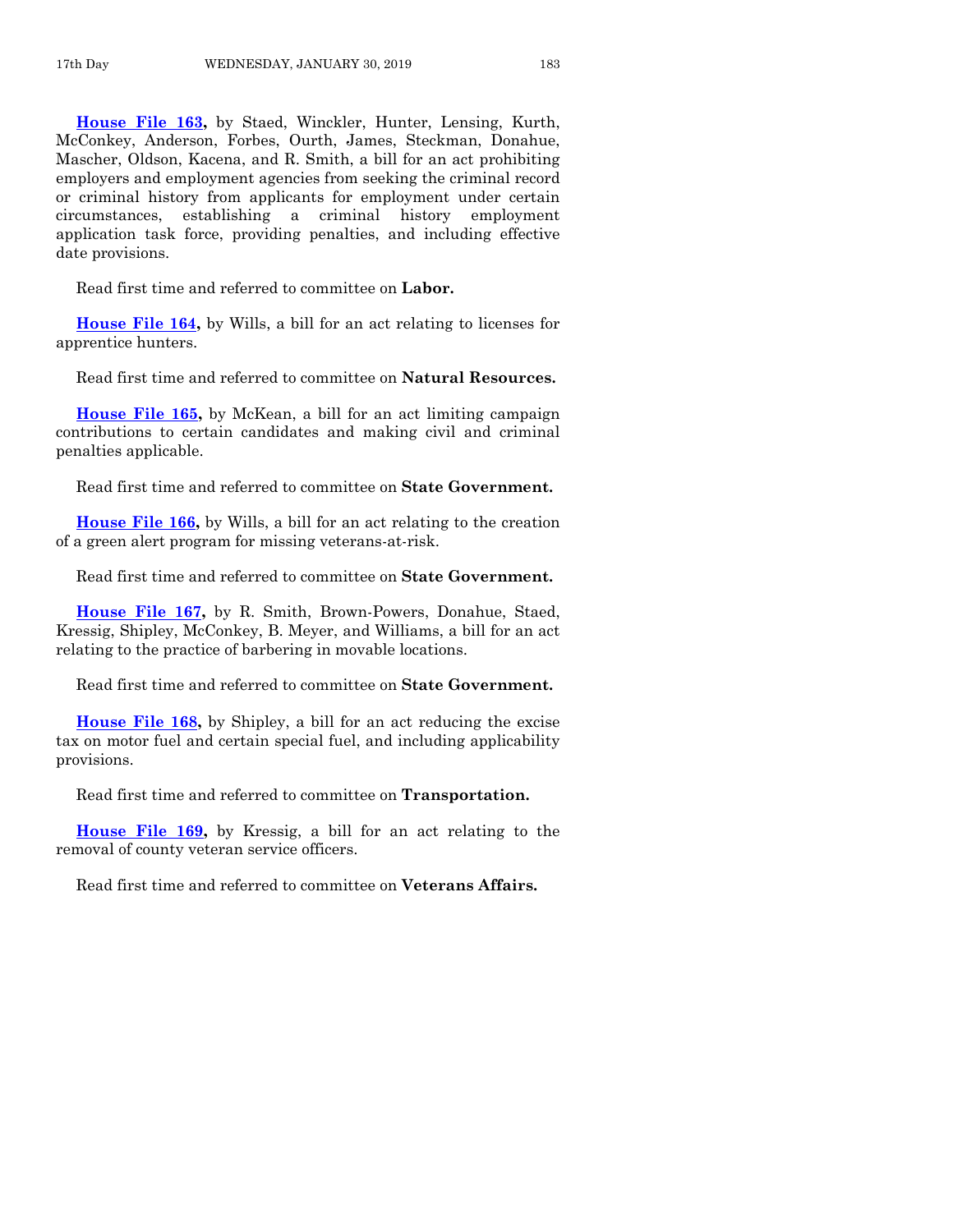**[House File 170,](https://www.legis.iowa.gov/legislation/BillBook?ga=88&ba=HF170)** by McKean, a bill for an act providing a property tax exemption for land used to produce food within the limits of a city.

Read first time and referred to committee on **Ways and Means.**

**[House File 171,](https://www.legis.iowa.gov/legislation/BillBook?ga=88&ba=HF171)** by Mommsen and Wolfe, a bill for an act relating to the exemption from the hotel and motel taxes for the renting of lodging after a certain number of consecutive days.

Read first time and referred to committee on **Ways and Means.**

**[House File 172,](https://www.legis.iowa.gov/legislation/BillBook?ga=88&ba=HF172)** by Shipley, a bill for an act relating to the repeal of the state inheritance tax and the state qualified use inheritance tax.

Read first time and referred to committee on **Ways and Means.**

# HOUSE STUDY BILL COMMITTEE ASSIGNMENTS

# **[H.S.B. 91](https://www.legis.iowa.gov/legislation/BillBook?ga=88&ba=HSB91) Economic Growth**

Relating to community catalyst building remediation grants for emergency projects.

# **[H.S.B. 92](https://www.legis.iowa.gov/legislation/BillBook?ga=88&ba=HSB92) Commerce**

Relating to the insurance fraud bureau, criminal history checks for licenses granted by the insurance division, and resolving inconsistencies.

# **[H.S.B. 93](https://www.legis.iowa.gov/legislation/BillBook?ga=88&ba=HSB93) State Government**

Relating to matters under the purview of the Iowa lottery authority, including providing for sales of lottery tickets through personal consumer electronic devices, and providing criminal penalties.

# SUBCOMMITTEE ASSIGNMENTS

## **[House Joint Resolution 3](https://www.legis.iowa.gov/legislation/BillBook?ga=88&ba=HJR3)**

Public Safety: Windschitl, Chair; Kacena and Klein.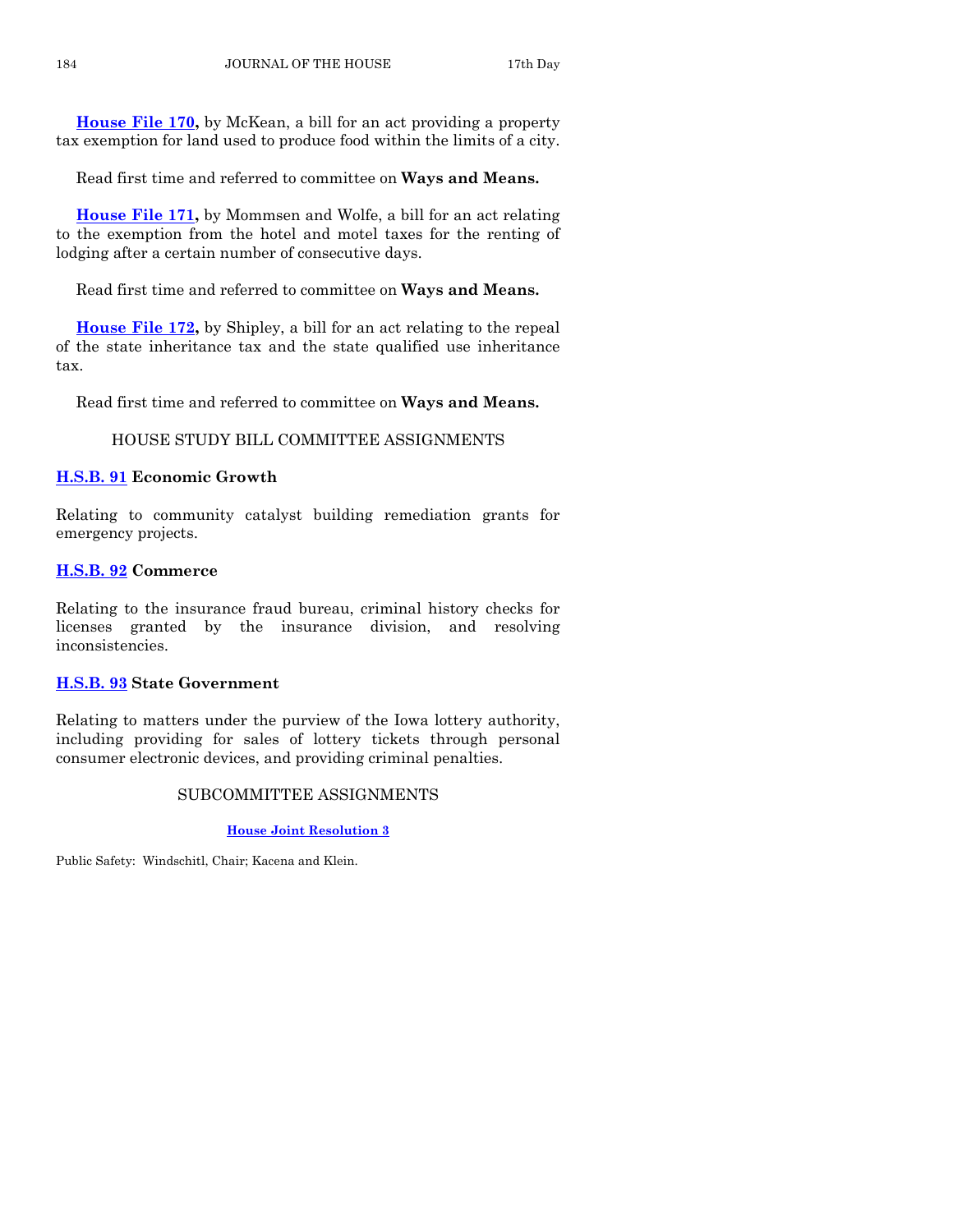#### **[House File 54](https://www.legis.iowa.gov/legislation/BillBook?ga=88&ba=HF54)**

State Government: Sexton, Chair; Jacobsen and Konfrst.

#### **[House File 55](https://www.legis.iowa.gov/legislation/BillBook?ga=88&ba=HF55)**

State Government: McKean, Chair; Lensing and Sexton.

#### **[House File 56](https://www.legis.iowa.gov/legislation/BillBook?ga=88&ba=HF56)**

State Government: McKean, Chair; Sexton and Steckman.

#### **[House File 81](https://www.legis.iowa.gov/legislation/BillBook?ga=88&ba=HF81)**

Natural Resources: Fischer, Chair; Hall and Thorup.

#### **[House File 82](https://www.legis.iowa.gov/legislation/BillBook?ga=88&ba=HF82)**

Natural Resources: Zumbach, Chair; Ourth and Shipley.

### **[House File 138](https://www.legis.iowa.gov/legislation/BillBook?ga=88&ba=HF138)**

State Government: Sexton, Chair; Bacon and Mascher.

#### **[House File 139](https://www.legis.iowa.gov/legislation/BillBook?ga=88&ba=HF139)**

State Government: Sexton, Chair; Deyoe and Hunter.

## **[House File 149](https://www.legis.iowa.gov/legislation/BillBook?ga=88&ba=HF149)**

Public Safety: Windschitl, Chair; Abdul-Samad and Klein.

#### **[House File 152](https://www.legis.iowa.gov/legislation/BillBook?ga=88&ba=HF152)**

Judiciary: Gustafson, Chair; Bergan and Oldson.

#### **[House File 156](https://www.legis.iowa.gov/legislation/BillBook?ga=88&ba=HF156)**

Natural Resources: Thorup, Chair; Mommsen and Thede.

#### **[House File 164](https://www.legis.iowa.gov/legislation/BillBook?ga=88&ba=HF164)**

Natural Resources: Maxwell, Chair; Breckenridge and Jeneary.

#### **[House File 165](https://www.legis.iowa.gov/legislation/BillBook?ga=88&ba=HF165)**

State Government: Sexton, Chair; Deyoe and Donahue.

### **[House File 166](https://www.legis.iowa.gov/legislation/BillBook?ga=88&ba=HF166)**

State Government: Thompson, Chair; Derry and Moore.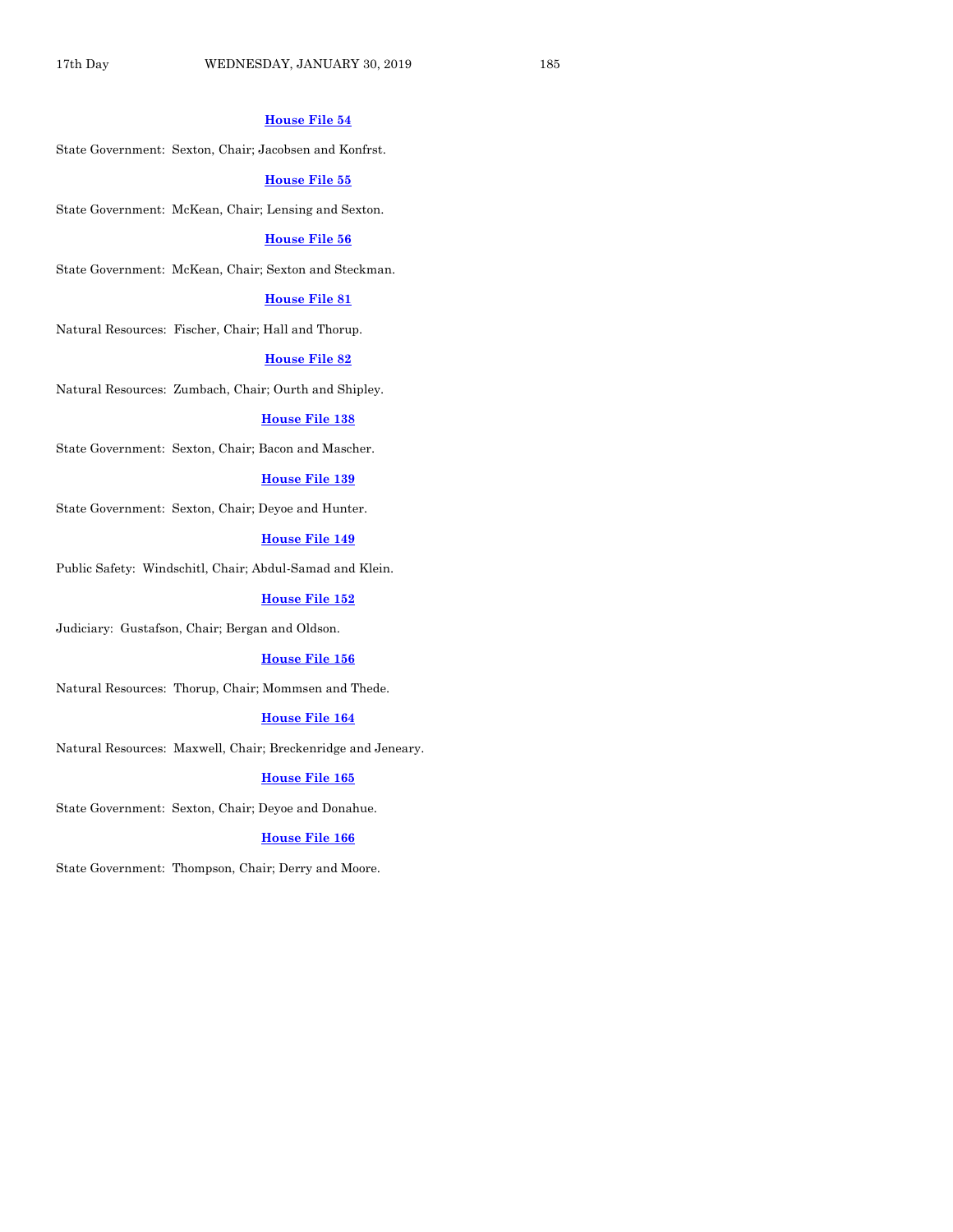#### **[House File 170](https://www.legis.iowa.gov/legislation/BillBook?ga=88&ba=HF170)**

Ways and Means: Windschitl, Chair; Hein and Jacoby.

#### **[House File 172](https://www.legis.iowa.gov/legislation/BillBook?ga=88&ba=HF172)**

Ways and Means: Windschitl, Chair; Hein and Jacoby.

#### HOUSE STUDY BILL SUBCOMMITTEE ASSIGNMENTS

#### **[House Study Bill 91](https://www.legis.iowa.gov/legislation/BillBook?ga=88&ba=HSB91)**

Economic Growth: Zumbach, Chair; Baxter and Bennett.

#### **[House Study Bill 92](https://www.legis.iowa.gov/legislation/BillBook?ga=88&ba=HSB92)**

Commerce: Jacobsen, Chair; Forbes and Landon.

#### **[House Study Bill 93](https://www.legis.iowa.gov/legislation/BillBook?ga=88&ba=HSB93)**

State Government: Moore, Chair; Cohoon and Thompson.

### COMMITTEE RECOMMENDATIONS

MADAM SPEAKER: The Chief Clerk of the House respectfully reports that the following committee recommendations have been received and are on file in the office of the Chief Clerk:

# CARMINE BOAL Chief Clerk of the House

#### COMMITTEE ON JUDICIARY

**Committee Bill** (Formerly [House Study Bill 6\)](https://www.legis.iowa.gov/legislation/BillBook?ga=88&ba=HSB6), relating to reimbursement of witness mileage expenses.

Fiscal Note: **No**

Recommendation: **Do Pass** January 30, 2019.

**Committee Bill** (Formerly [House Study Bill 23\)](https://www.legis.iowa.gov/legislation/BillBook?ga=88&ba=HSB23), relating to the criminal offense of lascivious conduct with a minor, and providing penalties.

Fiscal Note: **No**

Recommendation: **Amend and Do Pass** January 30, 2019.